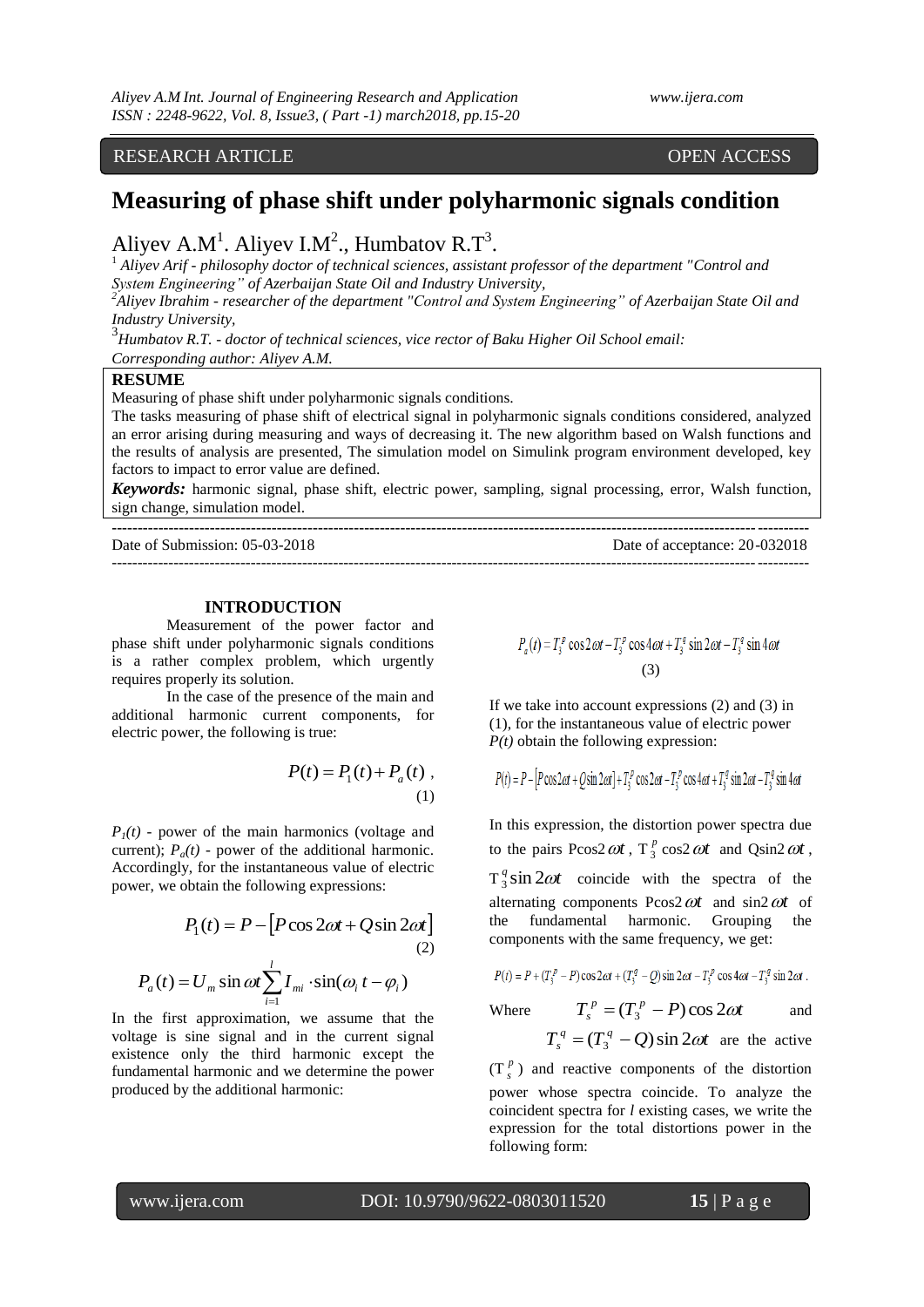$$
T_n(t) = \sum_{n=1}^{l} \left[ T_n^p \cos(\omega - \omega_n)t - T_n^p \cos(\omega - \omega_n)t - T_n^q \sin(\omega - \omega_n)t - T_3^q \sin(\omega - \omega_n)t \right] = \frac{1}{N} \sum_{n=0}^{N-1} \left[ Q \sin(2\frac{2\pi}{N}n) \right]
$$
  

$$
T_n(t) = \sum_{n=1}^{l} \left[ T_n^p \cos(1-n)\omega t - T_n^p \cos(1+n)\omega t - T_n^q \sin(1+n)t - T_3^q \sin(1-n)\omega t \right]
$$
  

$$
S(4) = \frac{1}{N} \sum_{n=0}^{N-1} \left[ P \cos(2\frac{2\pi}{N}n) \right].
$$

For the third harmonic, the frequencies of the components  $(n=3)$   $T_3^p \cos 2\omega t$  $T_3^p \cos 2\omega t$  and  $T_3^q \sin 2\omega t$  $\int_3^q \sin 2\omega$ E2 and the components of  $P\cos 2\omega t$  and  $Q\sin 2\omega t$  arising due main harmonic coincide, and so a measurement error of the distortion power arises due to influence of this effect. The method is proposed to measure the power, also makes it possible to estimate the phase shift. To confirm this possibility, we use expression (2)

$$
P_1(t) = P - [P\cos 2\omega t + Q\sin 2\omega t]
$$

Applying the third and fourth Walsh transformations, we get:

$$
S(3) = \frac{1}{N} \sum_{n=0}^{N-1} P_1(n), W(3, \beta_k)
$$
\n(4a)

$$
S(4) = \frac{1}{N} \sum_{n=0}^{N-1} P_1(n), Wal(4, \beta_k)
$$
\n(4b)

Where  $P_I(n)$  - discrete values of the instantaneous power signal

$$
P_1(n) = P - \left[ P \cos(2\frac{2\pi}{N}n) + Q \sin(2\frac{2\pi}{N}n) \right]
$$

In accordance with the third and fourth Walsh transformations, we write the following

$$
Wal(3, \beta_k) = (-1)^{\beta_2(N)} \text{ and}
$$
  
 
$$
Wal(4, \beta_k) = (-1)^{\beta_2(N) + \beta_3(N)}
$$

Substituting the expressions for the electric power  $P_1(n)$  and the Walsh transformations in (4) for  $S(3)$ and *S(4)*, we obtain:

$$
S(3) = \frac{1}{N} \sum_{n=0}^{N-1} Q \sin(2\frac{2\pi}{N}n)(-1)^{\beta_2(N)}
$$

$$
S(4) = \frac{1}{N} \sum_{n=0}^{N-1} P \cos(2\frac{2\pi}{N}n)(-1)^{\beta_2(N)^{\beta_3(N)}}
$$

Or taking into account the peculiarities of the Walsh transform, we obtain the following expressions

Using these formulas, we can determine the average values of the active and reactive components of electrical power and the tangent of the phase angle.

$$
S(3)=Q_{ort} \qquad \text{and} \qquad S(4)=P_{ort}
$$

$$
tg \varphi = \frac{S(3)}{S(4)}
$$

 $\sum_{m=1}^{3} (\omega_{3-m+1} \oplus \omega_{3-m}) \beta_m = (1 \oplus 1) \beta_1 + (1 \oplus 0) \beta_2 + (0 \oplus 0) \beta_3 + (0 \oplus 0) \beta_4 + (0 \oplus 0) \beta_5 + \beta_2$ 

In this case, when evaluating the reactive components of electric power, we use expression (5)

$$
S(Q) = \frac{1}{N} \sum_{n=0}^{N-1} S(k)(-1)^{n} = 1^{n} (\omega_{n-m+1} \oplus \omega_{n-m}) \beta_{QM}
$$
  
(5)

Assuming in the repetition interval  $n = 32$  for determining the reactive components of the signal *P(t)* from the relation  $N=2n$ , we obtain  $n=5$ . Then, taking into account the given value of  $n$ , we write from expression (5):

$$
S(Q) = \frac{1}{32} = \frac{31}{\sum_{k=0}^{31} S(k)(-1)^{m=1}} \sum_{k=0}^{5} (\omega_{5-m+1} \oplus \omega_{5-m}) \beta_{QM}
$$

(6)

Let us analyze the power of the sign function

$$
\sum_{n=1}^r(\mathcal{O}_{\mathbf{5}-m+1}\oplus\mathcal{O}_{\mathbf{5}-n})\beta_n=\sum_{n=1}^r=(\mathcal{O}_{\mathbf{5}}\oplus\mathcal{O}_{\mathbf{4}})\beta_1+(\mathcal{O}_{\mathbf{4}}\oplus\mathcal{O}_{\mathbf{3}})\beta_2+(\mathcal{O}_{\mathbf{5}}\oplus\mathcal{O}_{\mathbf{2}})\beta_3+(\mathcal{O}_{\mathbf{2}}\oplus\mathcal{O}_{\mathbf{1}})\beta_4+(\mathcal{O}_{\mathbf{1}}\oplus\mathcal{O}_{\mathbf{0}})\beta_5
$$

# Taking into account that

 $\mathcal{R}$ 

 $\omega_0 = \omega_1 = \omega_1 = \omega_3 = 0$  and  $\omega_4 = \omega_4 = 1$  for *S(Q)* from the last expression we get

$$
\sum_{m=1} (\omega_{3-m+1} \oplus \omega_{3-m}) \beta_m = (1 \oplus 1) \beta_1 + (1 \oplus 0) \beta_2 + (0 \oplus 0) \beta_3 + (0 \oplus 0) \beta_4 + (0 \oplus 0) \beta_5 + \beta_2
$$

Where the bit factor  $\beta_2$  is defined as follows

$$
\beta_2 = Q; [0, N/4]v \text{ on interval } (N/2, 3N/4)
$$
  

$$
\beta_2 = 1; [0, N/4, N/2]v \text{ on interval}
$$
  

$$
(N/4, N-1)
$$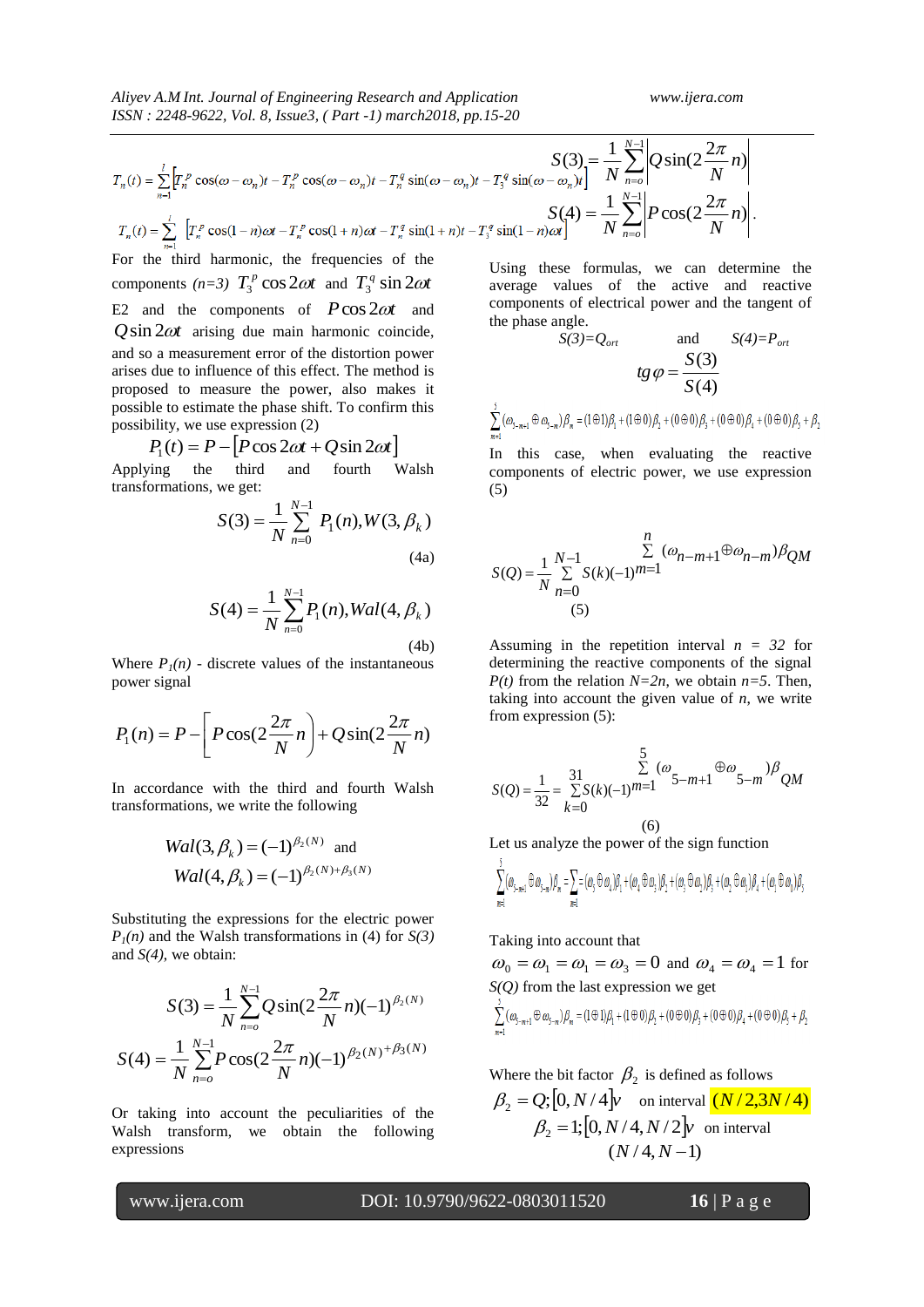Then, taking this into account, we get for (6):

$$
S(Q) = \frac{1}{32} = \left[ \sum_{k=0}^{N/4-1} S(k)(-1) + \sum_{k=N/4}^{0} S(k)(-1) + \sum_{k=N/2}^{13N/4-1} S(k)(-1) + \sum_{k=3N/4}^{0} S(k)(-1) \right];
$$
  
Or

$$
S(Q) = \frac{1}{32} = \left[ \sum_{k=0}^{N/4-1} S(k) - \sum_{k=N/4}^{N/2-1} + \sum_{k=N/2}^{3N/4-1} - \sum_{k=3N/4}^{N-1} S(k) \right];
$$

Since *N = 32*

$$
S(Q) = \frac{1}{32} = \left[ \sum_{k=0}^{7} S(k) - \sum_{k=8}^{15} \sum_{k=16}^{23} S(k) - \sum_{k=24}^{31} S(k) \right]
$$
  
(7)

To simplify the analysis, we assume in the first approximation that the *S(k)* is a periodic function that varies with a period of *T* and the discretization (sampling) steps are coherent to period *T*. In practice, the last idea is adopted in the majority of cases in this way, i.e. the moment of the first intra period reference (when *k=0*) coincides with the beginning of the period of the signal *S(t)*. Then, taking into account the fact that under the given conditions among the discrete values the integer interval  $\Delta t$  is defined as  $\Delta t = T/N$ , we write the dependency between the components in the expression (7) as follows:

*K*=0 when *S*(0)=0 and *K*=16 when *S*(16)=0 As a result, we get

$$
\sum_{k=0}^{7} S(k) - \sum_{k=8}^{15} + S(k) \neq 0
$$
  

$$
\sum_{k=16}^{23} S(k) - \sum_{k=24}^{31} + S(k) \neq 0
$$
 (8)

$$
S(Q) = \frac{1}{32} = \sum_{k=0}^{31} S(k) - \sum_{k=24}^{31} S(k) \neq 0
$$
\n(9)

To determine the cause of the last inequality, let us analyze the difference (8). Then we write this expression as follows:

$$
\sum_{k=0}^{7} S(k) - S(8) \sum_{k=9}^{15} + S(k) \neq 0
$$
  

$$
\sum_{k=10}^{23} S(k) - S(24) - \sum_{k=23}^{31} S(k) \neq 0
$$

For polyharmonic signals encountered in radio engineering and power engineering except for components with a repetition period of  $T^t = \pi/\omega$  should be

$$
S(Q) = \frac{1}{32} = \sum_{k=0}^{31} S(k) = -[S(8) + S(24)],
$$

And in general form we get

$$
S(Q) = \frac{1}{N} = \sum_{k=0}^{N-1} S(k) = -[S(N/4) + S(3/4)]
$$

We come to the conclusion that, among the periodic functions with period *T*, the *N/4* and *3N/4* samples for functions that are skewsymmetric relatively time *T/2* or those corresponding to the middle of the interval must be discarded. To prove this rule, we assume that  $S(t)$  is a signal that changes according to the monoharmonic law. Then we write

$$
S(k) = A \sin\left(\frac{2\pi}{N}k\right)
$$





This function is simultaneously skew-symmetric relatively to center of the repetition period  $2\pi$ , and on the intervals  $(0, \pi)$  and  $(\pi, 2\pi)$  symmetric relatively to these intervals. The points of the centers correspond to values  $\frac{3\pi}{4}$ .

2  $rac{\pi}{2}$  and  $rac{3\pi}{2}$ A specific error occurs when the third Walsh function  $W(3,n)$  changes its value at these points. As shown in Figure 2, b that the initial (first) discrete value of the third Walsh function is zero, so the final value of the multiplication of the function  $S(t)$  and the third Walsh function (Figure 2, a) is equals to zero. Thus, the values of the multiplication of  $S(t)*W(3,n)$  are different in the

range *[0, N/4-1]* and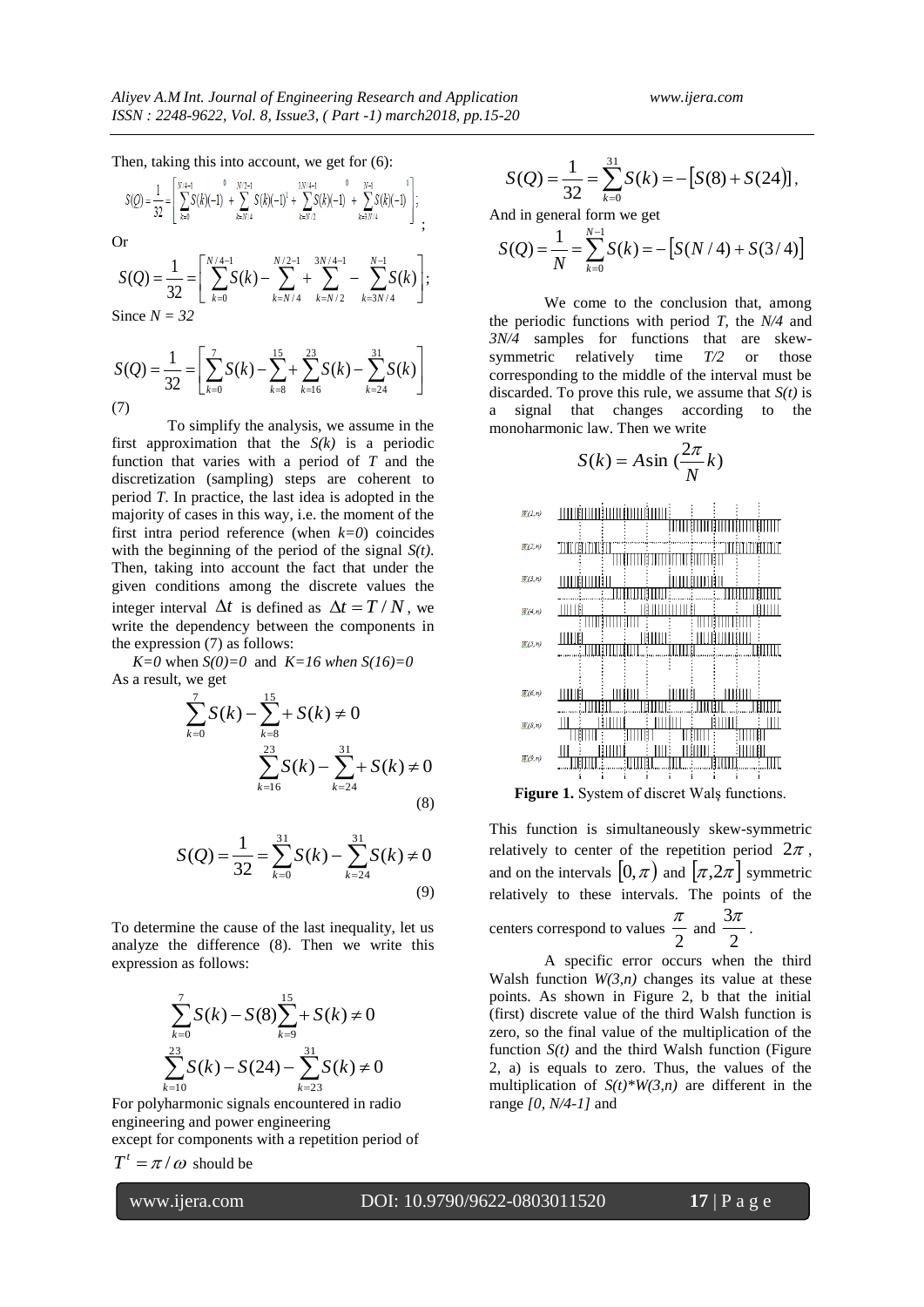

**Figure 2.** Grafical interpretation of violation effect of skew-symmetric the multiplication  $S(t)$ <sup>\*</sup> $W(3,n)$ relatively to point  $\pi/2$ .

*[N/2-1]*. As can be seen from Fig.2c, the cause of the violation of oblique symmetry of the resultant *N*

function relatively to the points 
$$
k = \frac{N}{4}
$$
 and

4  $k = \frac{3N}{l}$  are the values of the function *S(t)* at

these points. Indeed, the number of readings (samplings), which is not zero at one quarter of the period (2 $\pi$ ) for the *N*=64 and  $\omega$  = 314 rad./s ratios (Fig. 2, c), the number of selective values in the second quarter is 16, and its equilibrium, the skew symmetry relatively to the point  $\pi/2$  is violated.

It should be noted that the described effect belongs to the entire system of functions that are skew-symmetric relatively to center of the repetition period. To analysis and correction of the error, arising from the effect of sign change, an imitation model has been developed in the MATLAB (Simulink) program environment (Fig. 3).



**Figure 3**. Structure model for the analysis of errors of the sign changing effect.

This model includes the following components: VS - voltage sensor; CS - current sensor; MD1 and MD2 multiplication devices; UG - Walsh generator; S - sampler (discretizer); D -

delay circuit; SD - summing device; DD - digital display. The VS is a source of sinusoidal voltage, and CS generates a current flowing in the measured circuit. Both sensors use the Sine Wave block from the Simulink library.

The signals VS and CS vary according to the following law (Fig. 4):

$$
U(t) = U_m \sin \omega t
$$

 $i(t) = I_m \sin(\omega t - \varphi)$ 

Where  $U_{m}I_{m}$  - amplitude values of voltage and current signals, respectively;  $\omega$  - frequency of voltage and current variation;  $\varphi$  is the phase shift between the voltage and current signals.

MD1 is used for obtain multiplication of the input voltage and current signals. Its output signal can be described as follow:

$$
P(t) = U_m I_m \sin \omega t \sin(\omega t - \varphi)
$$

The signal obtained at the output of the MD1 and proportional to the instantaneous value of the electrical power is applied to the discretizer S (fig.2). The discretizer serves as a quantizer of level and time. The output signal S at each discrete time *k* is the instantaneous value of the electrical power.

The output signal S at each discrete time *k* is mathematically described by the following expression:

$$
S(k) = U_m I_m \sin(\frac{2\pi}{T} \Delta t \cdot k) \sin(\frac{2\pi}{T} \Delta t - \varphi)
$$
\n(10)

*T* - period of repetition of voltage and current signals:  $\Delta t = T / N$ ; *N* - number of discrete values for the full period of time;  $k = 0,1,2...N-1$ .

The output signal of the UG changes according to the following law:

$$
\sum_{m=1}^{n} (\omega_{n-m+1} \oplus \omega_{n-m}) \beta_m
$$
  

$$
U_{ug}(t) = (-1)^{n} = 1
$$

And it performs the function of changing the sign. Thus, in the interval  $[0, T/4)$  and  $[T/2, 3T/4]$ or in discrete version in the interval  $(0, N/4)$  and  $(N/2,3N/4)$  the value of the function is plus one, and in the interval  $[T/4, T/2]$  va  $(3T/4,T)$  or in the discrete version  $[N/4, N/2]$  and  $[3N/4, N-1]$  is minus one. As a result, each discrete value obtained at the output S, remains unchanged, or multiplied by minus one.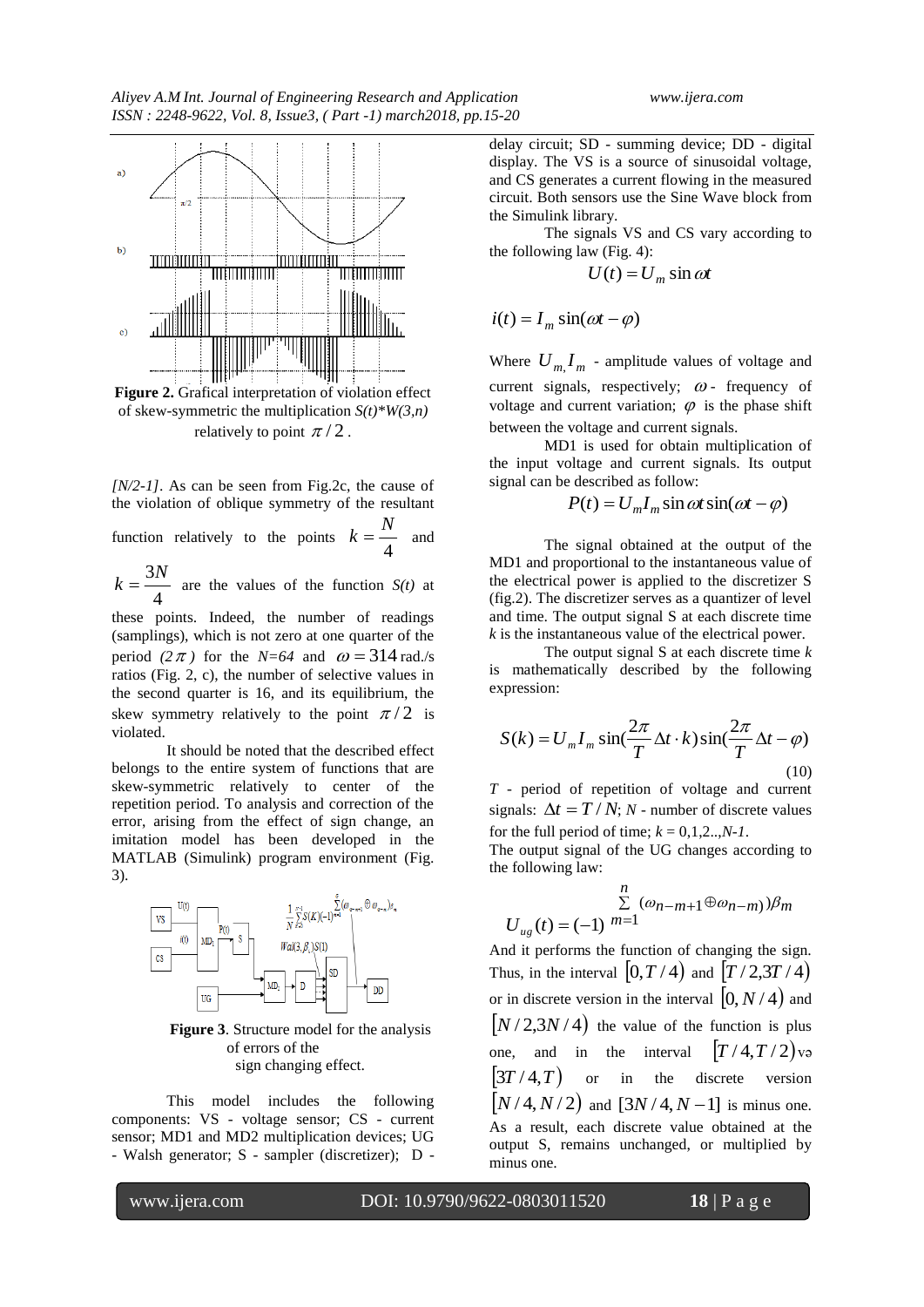*Aliyev A.M Int. Journal of Engineering Research and Application www.ijera.com ISSN : 2248-9622, Vol. 8, Issue3, ( Part -1) march2018, pp.15-20*

In the simulation, the values that correspond to the actual values are taken as the initial data:  $U_m = 4$  *V;*  $I_m = 1,5A$ ;  $T = 0,02s$ ; *=0,571r; N=32.*

Proceeding from these data, n is determined from the expression for  $N=2^n$ . In this case, for the output signal  $U_{\mu\varrho(t)}$  we get:

$$
\underline{\text{Uug}}(t) = (-1)^{(\omega_5 \oplus \omega_4) \beta_1 + (\omega_4 \oplus \omega_3) \beta_2 + (\omega_3 \oplus \omega_2) \beta_3 + (\omega_2 \oplus \omega_1) \beta_4 + (\omega_1 \oplus \omega_0) \beta_5}
$$

During the simulation process, the reactive component of the electrical power is determined and, due to the use of the Walsh function of the third order  $\omega = 3$ . In this case, in the binary description of the  $\omega$ , the bits of the largest unit (LU) and LU-1 are equal to one, i.e.  $\omega_5 = \omega_4 = 1$ and in the remaining bits, the  $\omega$  value is zero, i.e.  $\omega_1 = \omega_2 = \omega_3 = 0$ .

Taking this into account, we get

$$
\omega_5 \oplus \omega_4 = 0
$$
  
\n
$$
\omega_4 \oplus \omega_3 = 1
$$
  
\n
$$
\omega_3 \oplus \omega_2 = 0
$$
  
\n
$$
\omega_2 \oplus \omega_1 = 0
$$

The expression for  $U_{\mu\rho}(t)$ 

$$
U_{ug}(t) = (-1)^{\beta_2}
$$
\n(11)

The parameter  $\beta_2$  corresponds to the second order Rademacher function. As a result, at the output of the MD2 we obtain discrete values that vary according to a certain law. An error occur during the sign change is clearly demonstrated in Fig.4, f. Let us clear the mathematical basis of this error. The concept of coherent measurements is widely used in digital signal processing. In this case, i.e. during measuring of electric power, is used the given concept. The fulfillment of the coherence condition assumes of the existence of proportionality between the interval and the amount of measurements in a given interval. This proportionality factor must enter to the group of integer, in the opposite case, an error occurs, called the spectral leakage. Thus, the ratio *T/N* must belong to a set of integers. It should be noted that given coherence condition is violated when the period of the analyzed input signal changes.

Even when the coherence condition is met, the error from the sign change exists. Assume that during the period  $T$  we have got  $N$  discrete samples (intra period samples). The time step *Δt* between samples is a constant value and is defined as:



**Figure 4.** The time diagrams of output's signals of modules of simulation model.

And the moments of the time counts in the interval *[0,T]* vary as *kΔt,* where *k=0,1,2..,N-1*. In this case, although the number of samples in the first and second half of the signal period is the same, the number of samples in the first and second quarter of the time interval will be different. This is explained by the fact that the value of the initial reading will be zero for  $k=0$ . The reason is that at the beginning of the measurement process the signal value is zero (Fig. 4f).

The first measurement (sample), i.e. the value of the first sample at  $k=1$  corresponds to the time  $t_1 = \Delta t$ , i.e. end of the first step, and the second sample will correspond to the time  $t_2 = 2\Delta t$ , etc. To determine the number of samplings corresponding to the first half-period from the equality

$$
\frac{2\pi}{N}k = \frac{\pi}{2}
$$

we get *k=N/4*.

Indeed, if we take into account this value of  $k$ , we get:

$$
t_{n/4} = \frac{N}{4} \Delta t = \frac{T}{4} = \frac{T}{4}
$$

The samples that are symmetrical to the value of *(T/4)N/4* during the first half-period can be designated as follows

 $k_{left} = \frac{N}{4} - i$  for samples from the left side and

 $k_{right} = \frac{N}{4} + i$  for samples from the right side.